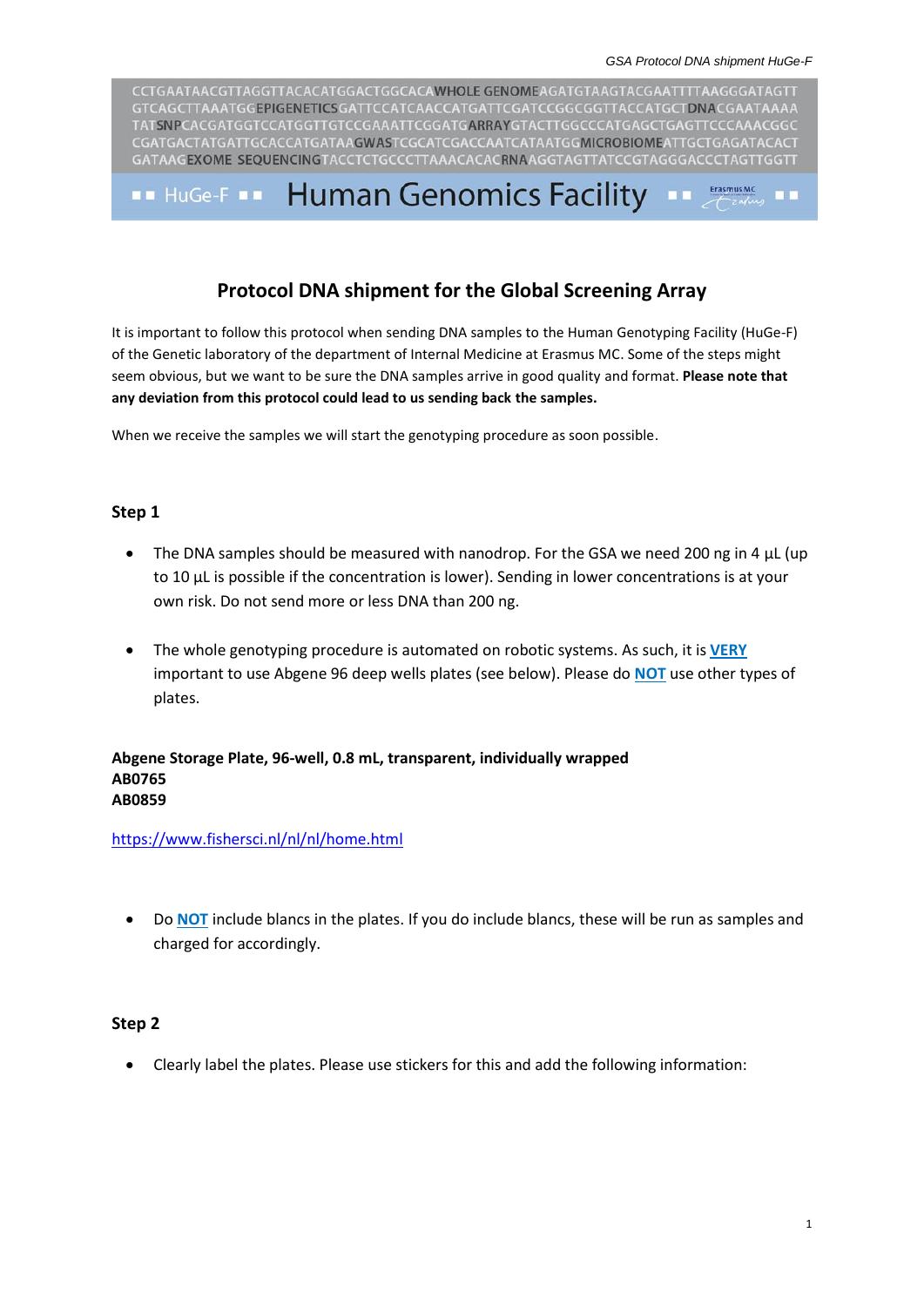CCTGAATAACGTTAGGTTACACATGGACTGGCACAWHOLE GENOMEAGATGTAAGTACGAATTTTAAGGGATAGTT GTCAGCTTAAATGGEPIGENETICSGATTCCATCAACCATGATTCGATCCGGCGGTTACCATGCTDNACGAATAAAA TATSNPCACGATGGTCCATGGTTGTCCGAAATTCGGATGARRAYGTACTTGGCCCATGAGCTGAGTTCCCAAACGGC CGATGACTATGATTGCACCATGATAAGWASTCGCATCGACCAATCATAATGGMICROBIOMEATTGCTGAGATACACT GATAAGEXOME SEQUENCINGTACCTCTGCCCTTAAACACACRNAAGGTAGTTATCCGTAGGGACCCTAGTTGGTT

**Human Genomics Facility**  $\blacksquare$  HuGe-F  $\blacksquare$ 

**GSA reference number Plate number Research Centre / study name**

## **Step 3**

 Apply an aluminum seal to the plates. Please be sure to use a seal that sticks well (the seals below sticks sufficiently). Do **NOT** use heated seals, because these are difficult to remove.

**Microseal® 'F' PCR Plate Seal, foil, pierceable Bio-rad Ref: MSF1001 http://www.bio-rad.com/en-uk/sku/msf1001-microseal-f-pcr-plate-seal-foil-pierceable**

 It is very important to seal the plate well. Use a roller for this. Pay special attention to the sides of the plate. In the picture below you see an example of what it should look like.



# **CORRECT WRONG**

## **Step 4**

 To prevent the seal from loosening during shipment on dry ice, wrap the plates in parafilm (see picture below).

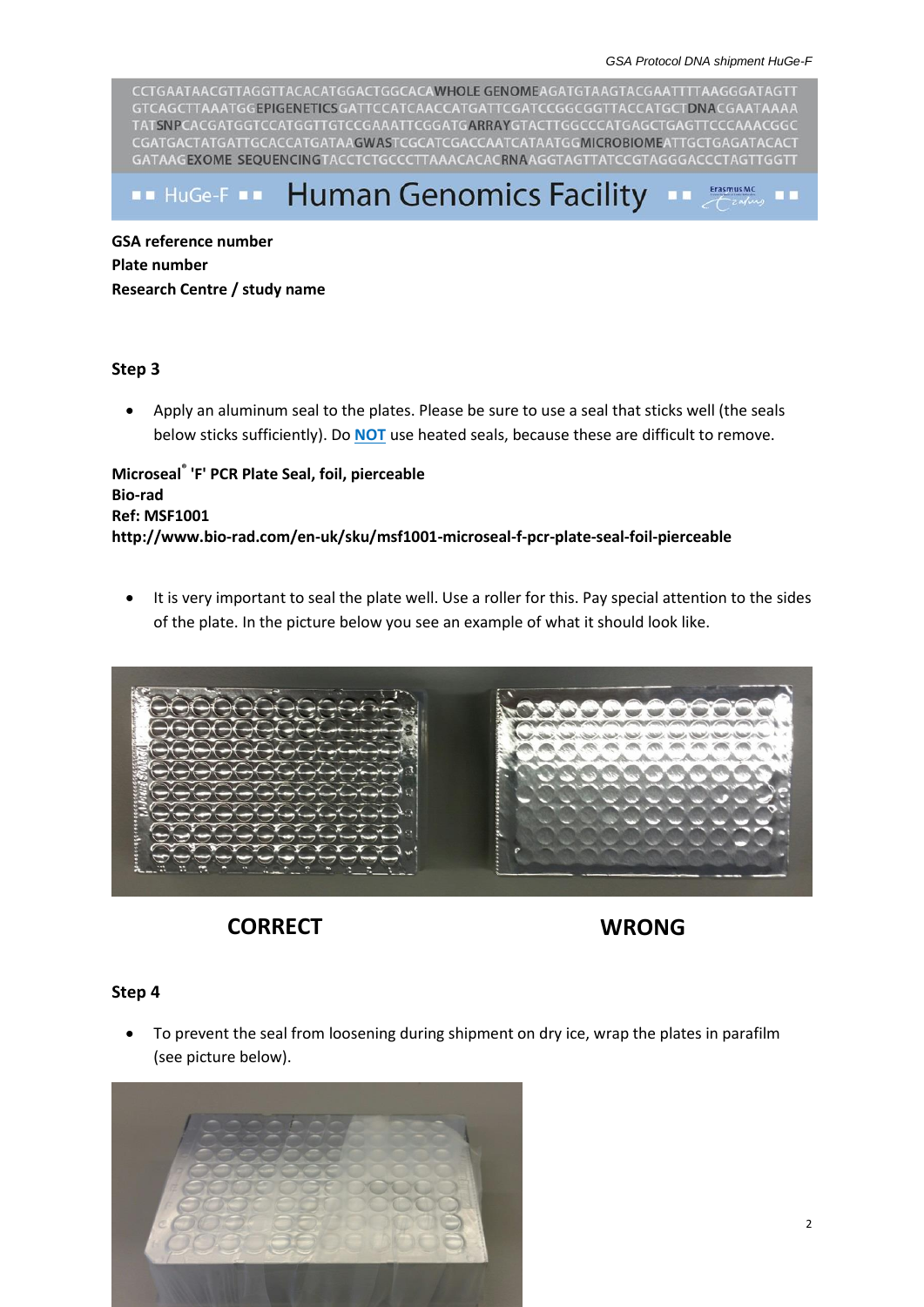CCTGAATAACGTTAGGTTACACATGGACTGGCACAWHOLE GENOMEAGATGTAAGTACGAATTTTAAGGGATAGTT GTCAGCTTAAATGGEPIGENETICSGATTCCATCAACCATGATTCGATCCGGCGGTTACCATGCTDNACGAATAAAA TATSNPCACGATGGTCCATGGTTGTCCGAAATTCGGATGARRAYGTACTTGGCCCATGAGCTGAGTTCCCAAACGGC CGATGACTATGATTGCACCATGATAAGWASTCGCATCGACCAATCATAATGGMICROBIOMEATTGCTGAGATACACT GATAAGEXOME SEQUENCINGTACCTCTGCCCTTAAACACACRNAAGGTAGTTATCCGTAGGGACCCTAGTTGGTT

**Human Genomics Facility** Erasmus MC  $\blacksquare$  HuGe-F  $\blacksquare$  $\blacksquare$ 

## **Step 5**

• Place the plates in plastic bags and put them in sufficient dry ice.

## **Step 6**

• Complete the following files before sending the samples.

**File 1.** 96 wells layout of samples in Excel format.

**File 2.** Agarose gels of the DNA integrity on a subset (5 %) of the study.

**File 3. '**Samplesheet.xlsx' file for our LIMS system This file will be provided along with an 'GSA Samplesheet file instruction' file).

## **Step 7**

 Before sending samples, first send the files above to Mila Jhamai (p.jhamai@erasmusmc.nl). Only send samples to HuGe-F, when she has approved all files.

Erasmus MC Att: Mila Jhamai/Pascal Arp/Michael Verbiest Room Ee 575 Human Genotyping Facility (HuGe-F) Genetic Laboratory Department of Internal Medicine Erasmus MC Rotterdam Westzeedijk 353 3015 AA Rotterdam The Netherlands 010-7043645 / 010-7043575